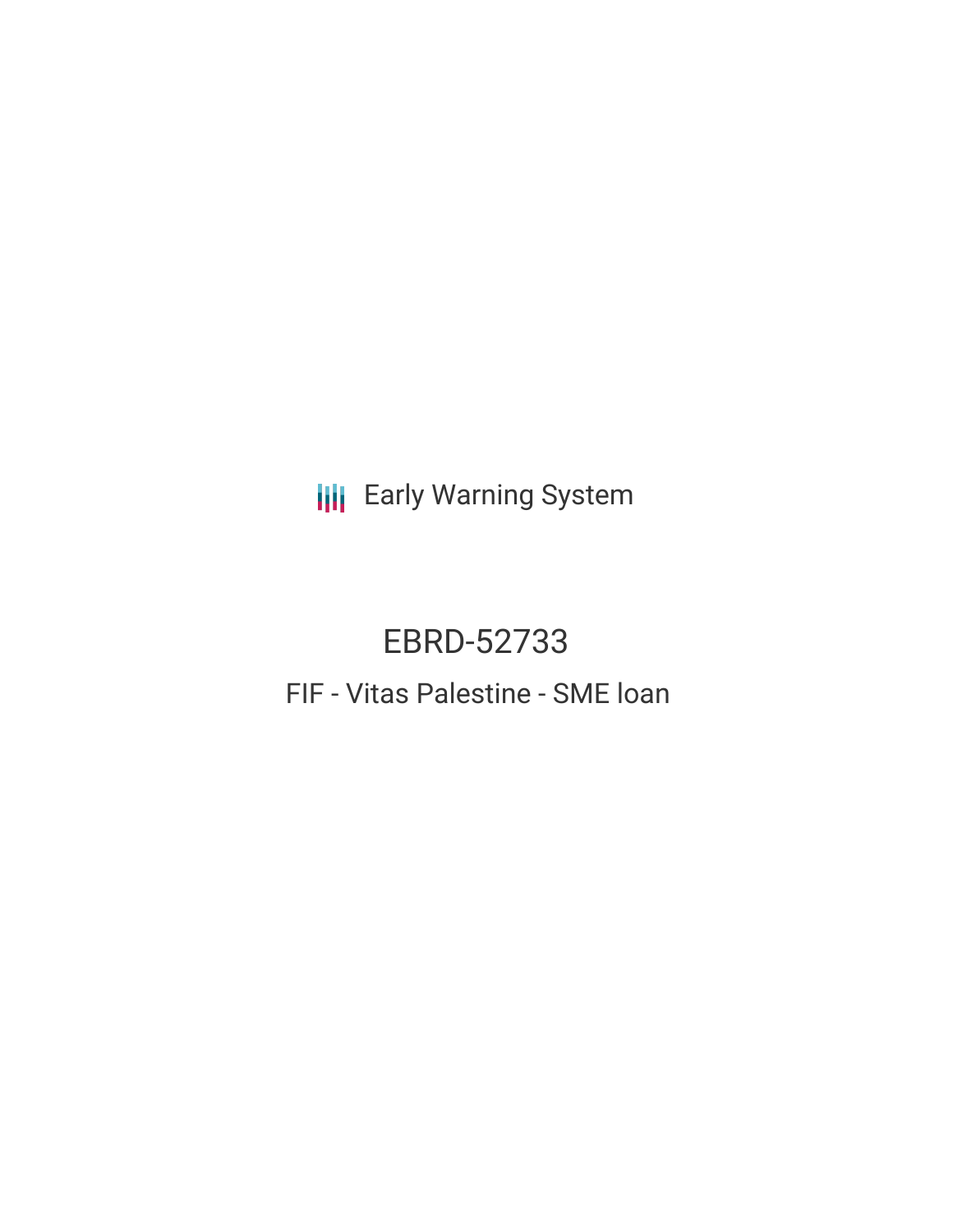

# **Quick Facts**

| <b>Countries</b>               | Palestine, West Bank, Gaza                              |
|--------------------------------|---------------------------------------------------------|
| <b>Financial Institutions</b>  | European Bank for Reconstruction and Development (EBRD) |
| <b>Status</b>                  | Approved                                                |
| <b>Bank Risk Rating</b>        | FI                                                      |
| <b>Voting Date</b>             | 2021-09-29                                              |
| <b>Borrower</b>                | Vitas Palestine for Microfinance Company                |
| <b>Sectors</b>                 | Finance                                                 |
| <b>Investment Type(s)</b>      | Loan                                                    |
| <b>Investment Amount (USD)</b> | \$3.00 million                                          |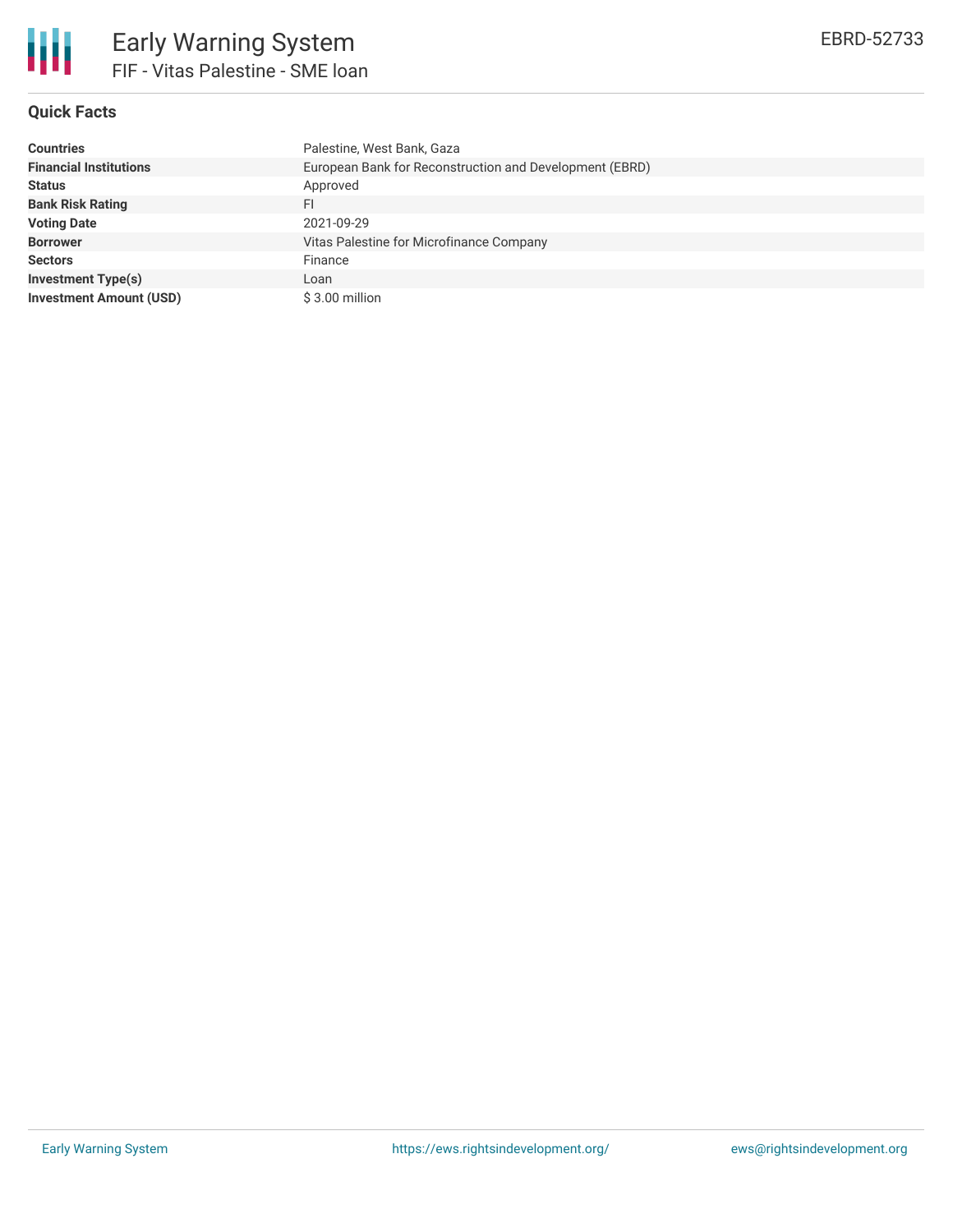

## **Project Description**

According to bank provided information, the investment involves the provision of an SME loan of up to USD 3.0 million (EUR 2.5 million equivalent) in favor of Vitas Palestine for Microfinance Company (Vitas Palestine), a for-profit microfinance institution incorporated in the West Bank.

The credit line will be used by Vitas Palestine to on-lend to MSMEs operating in all sectors in the West Bank.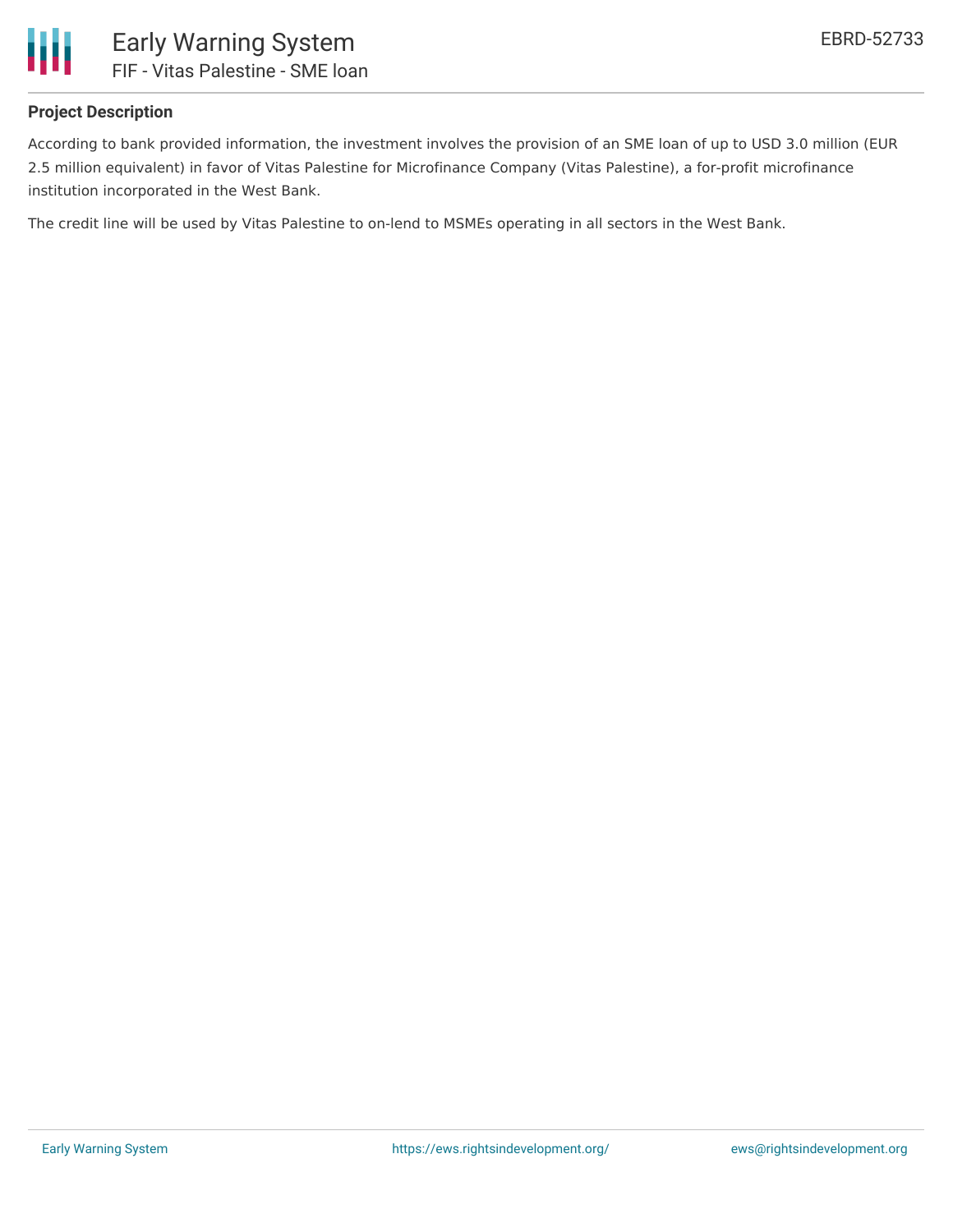#### **Investment Description**

European Bank for Reconstruction and Development (EBRD)

## **Financial Intermediary**

Financial Intermediary: A commercial bank or financial institution that receives funds from a development bank. A financial intermediary then lends these funds to their clients (private actors) in the form of loans, bonds, guarantees and equity shares. Financial intermediaries include insurance, pension and equity funds. The direct financial relationship is between the development bank and the financial intermediary.

Vitas [Palestine](file:///actor/2964/) (Financial Intermediary)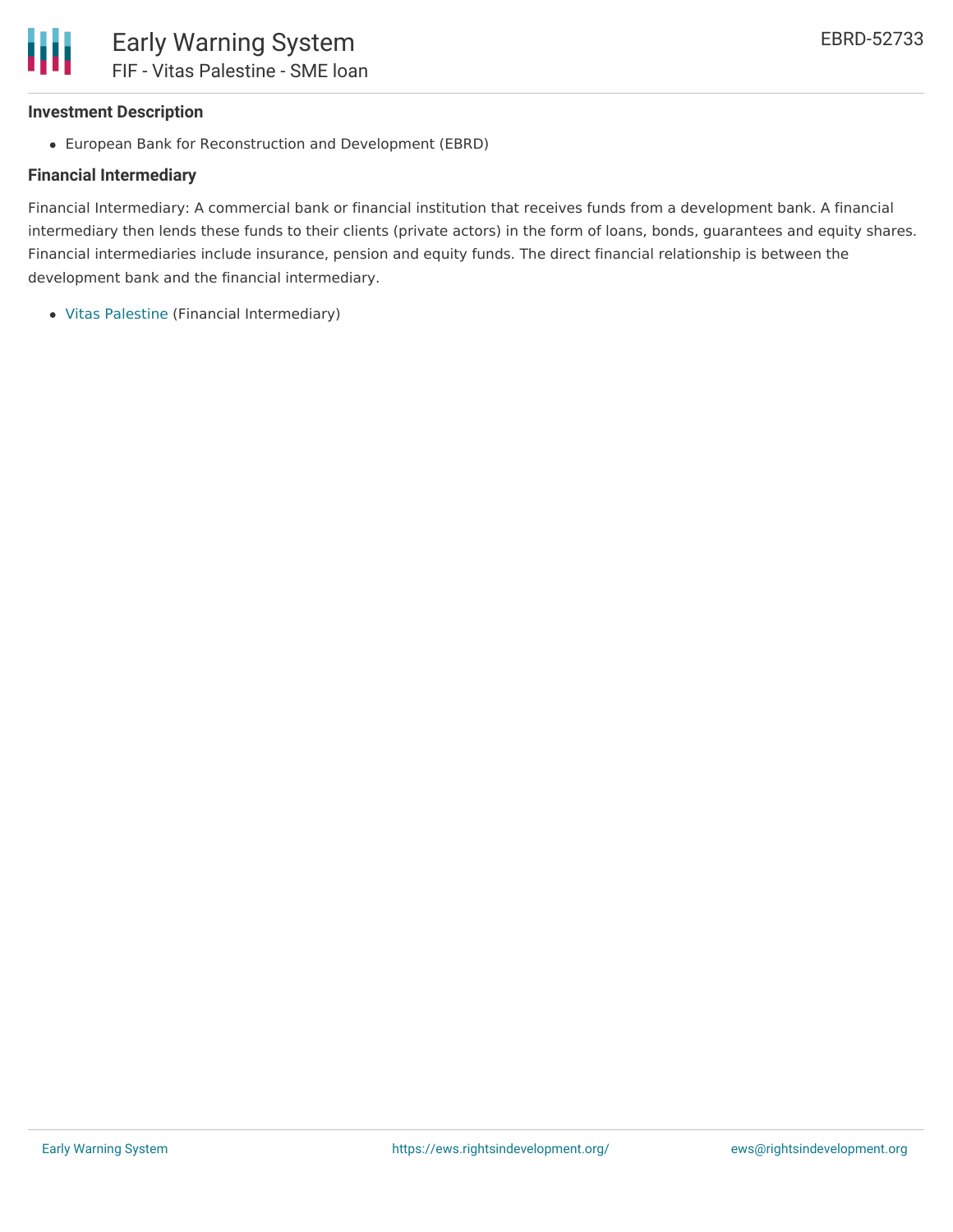

# **Private Actors Description**

Vitas Palestine for Microfinance Company (the "Company" or "Vitas Palestine") was established in its current form in 2013 in Ramallah, West Bank. In 2015, the Company obtained its license as a private specialized lending company from the Palestine Monetary Authority ("PMA") and is regulated by it. Currently, the Company operates in both the West Bank and Gaza through 10 branches (of which seven are in the West Bank and three are in Gaza), and employs 120 people and has a total lending portfolio of around USD 49.0 million.